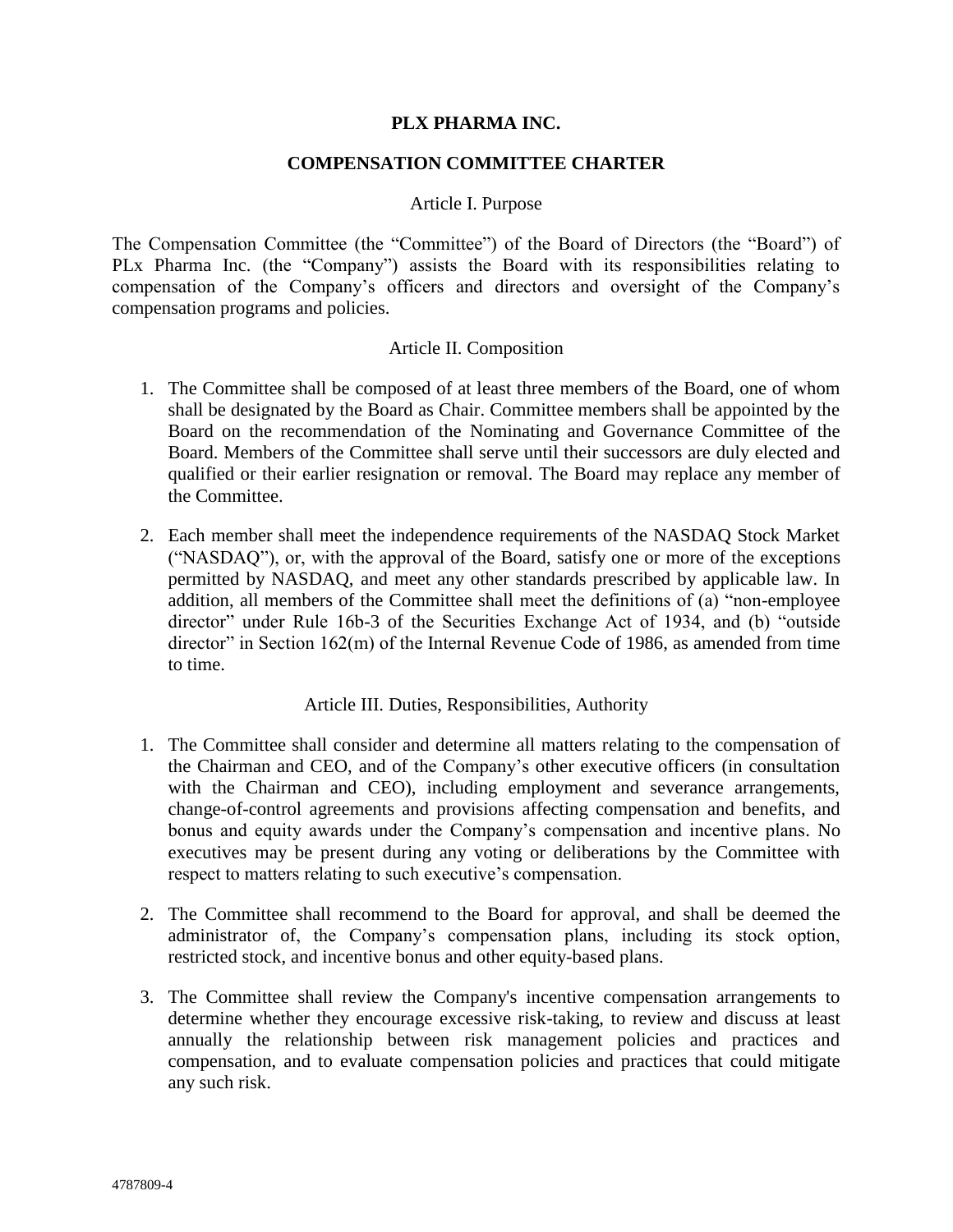- 4. The Committee shall review and recommend to the Board for approval the frequency with which the Company will conduct Say on Pay Votes (to the extent applicable to the Company under applicable securities laws), taking into account the results of the most recent stockholder advisory vote on frequency of Say on Pay Votes required by Section 14A of the Exchange Act, and review and approve the proposals regarding the Say on Pay Vote and the frequency of the Say on Pay Vote to be included in the Company's proxy statement (if any).
- 5. The Committee shall (a) review the compensation policies and programs of the Company, (b) review and recommend to the Board adoption of equity-based compensation plans of the Company, (c) oversee the administration of the Company's equity-based compensation plans, and (d) approve amendments to and interpretations of the Company's equity-based compensation plans.
- 6. The Committee shall conduct periodic reviews of director compensation and make recommendations to the Board regarding directors' compensation. The Committee shall recommend for approval to the Board, and shall administer, compensation and benefit plans for the Company's non-employee directors, including its non-employee director stock option plan and restricted stock plan.
- 7. The Committee shall review and discuss with management the disclosures to made (to the extent applicable to the Company under applicable securities laws) in the Company's proxy statement under "Compensation Discussion and Analysis." The Committee shall issue an annual report on executive compensation for inclusion in the Company's proxy statement in accordance with applicable rules and regulations of the Commission that complies with the rules and regulations of the Commission, the NASDAQ and any other applicable rules and regulations including Item 407(e)(5) of Regulation S-K.
- 8. The Committee shall have the sole responsibility and authority to retain or terminate any consulting firm, outside counsel, accounting firm or any other advisors engaged to assist in the evaluation of director or executive compensation and otherwise as the Committee may deem appropriate in its sole discretion. The Committee shall have the sole authority to approve related fees and retention terms. Any consulting firm, outside counsel or other advisors retained by the Committee shall be independent as may be required by the Commission, as determined in the discretion of the Committee, and the Committee, in selecting such advisor, shall comply with the rules of NASDAQ, including a consideration of the independence factors prescribed by NASDAQ. The Company shall provide appropriate funding, as determined by the Committee, for payment of ordinary administrative expenses of the Committee that are necessary or appropriate in carrying out its duties and for payment of compensation to the outside legal, accounting or other advisors employed by the Committee.
- 9. The Company's bylaws authorize the Committee to delegate to an executive officer of the Company the authority to amend the Company's employee benefit plans in certain circumstances, subject to the various restrictions stated in the bylaws (e.g., the amendments may not cause the cost to the Company to exceed the expenditure approval authority of the Chief Executive Officer as established from time to time by the Board,